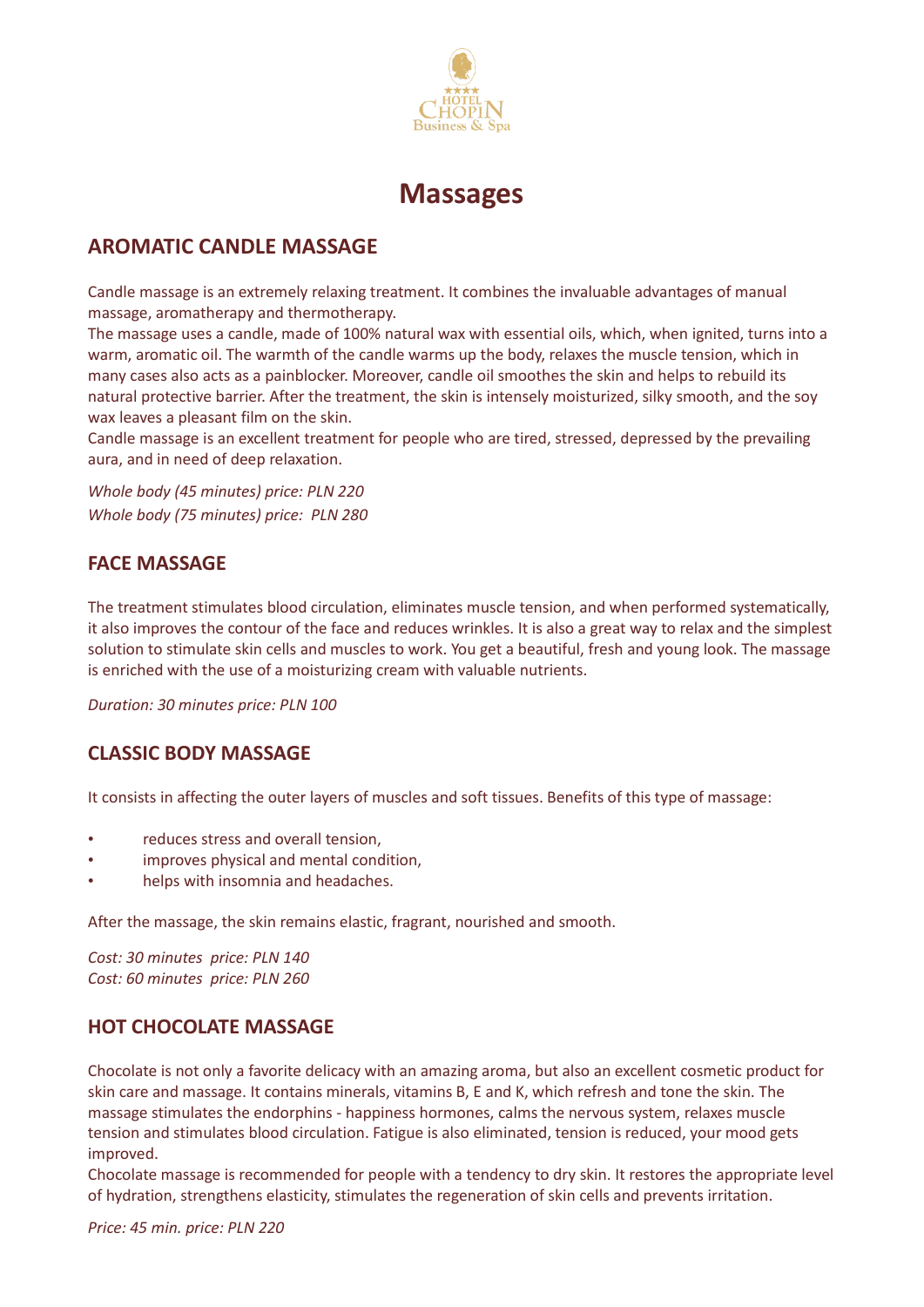

### **RELAXING BODY MASSAGE**

This type of massage with the use of special techniques that help to achieve complete relaxation. Relaxing massage is a natural method of relieving stress caused by work and life under constant stress.

Benefits of this type of massage:

- reduce the level of tension and stress,
- visibly improves mental condition,
- restore the body's natural harmony and energy,
- gives relaxation and rest after a hard day or work

This massage increases production of endorphins in the body and improves your well-being.

*Cost: 30 minutes, price: PLN 130 Cost: 60 minutes, price: PLN 240*

# **ANTI-CELLULITE MASSAGE WITH A CHINESE BUBBLE**

Slimming massage involves intensive massaging of individual parts of the body: waist, buttocks or hips, which allows you to burn unnecessary fat and visibly reduce the body circumference. By shaping the figure, it is an effective addition to slimming treatments.

Benefits of this type of massage:

- a few sessions of this massage are enough to significantly reduce cellulite and fatty tissue on the hips, belly, thighs or arms,
- improves the appearance and health of the skin: especially its firmness and density,
- makes you look more attractive and feel better.

*Cost: 30 minutes, price: PLN 130*

#### **HOT STONES MASSAGE**

Body massage with hot stones combines the advantages of massage with the special properties of stones. It restores the harmony of the body and mind, and causes the increase of positive energy.

Benefits of this type of massage:

- highly relaxing treatment
- reduces muscle tension,
- has a beneficial effect on the circulatory system
- contributes improvement of the psychological abd physical efficiency of the body

*Cost: 45 minutes, price: PLN 230*